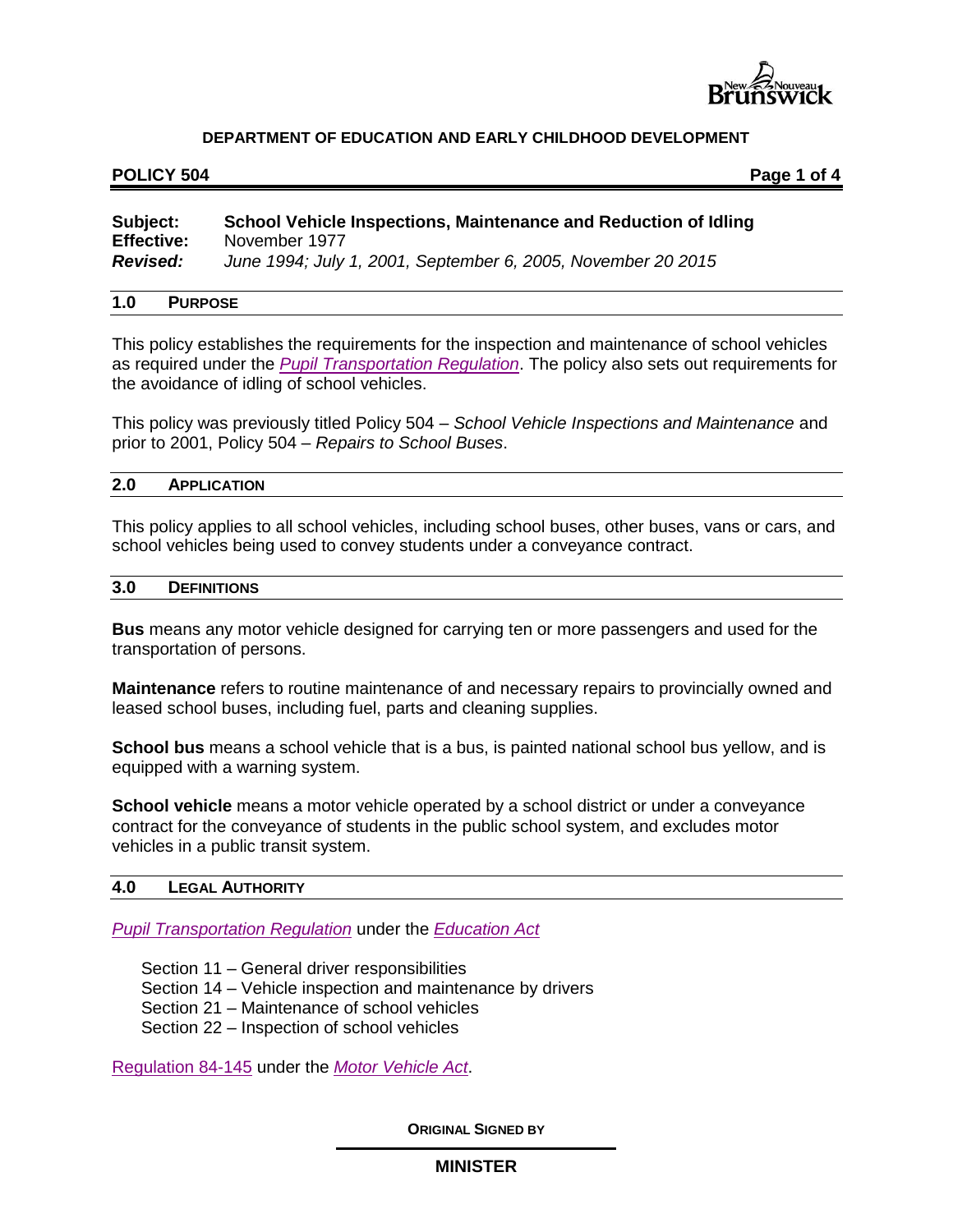

### **POLICY 504 POLICY 504**

### **5.0 GOALS / PRINCIPLES**

The Department of Education and Early Childhood Development believes that regular school vehicle inspections are required to ensure that the vehicles being used to convey students are safe and clean.

The Department of Education and Early Childhood Development recognizes that overall air quality can be improved with the reduction of idling of school vehicles.

#### **6.0 REQUIREMENTS / STANDARDS**

### **6.1 Basic Daily Inspection – All School Vehicles**

**6.1.1** Each driver must conduct a basic inspection of his/her school vehicle each day that the vehicle is used to convey students.

### **6.2 Vehicle Inspections and Maintenance – School Buses**

### **6.2.1 Drivers' Responsibilities**

- **6.2.1.1** The basic daily inspection for a school bus, to be carried out by the driver under section 6.1.1, must include those elements specified in [Appendix A](504AA.pdf) of this policy.
- **6.2.1.2** Any driver of a school bus assigned to convey students for a cocurricular or extra-curricular trip outside of regular school hours must conduct a basic pre-trip inspection of the bus before they embark on the trip. This inspection must be conducted prior to the trip even if a basic daily inspection had been conducted earlier the same day.
- **6.2.1.3** A driver must avoid idling the school bus. This includes during drop-off and boarding times at school, when the bus is awaiting student dismissal and when parked.
- **6.2.1.4** If there is a requirement to idle, a school bus shall not be permitted to idle more than five (5) minutes. When ambient temperatures are less than minus ten (-10) degrees Celsius, or more than thirty (+30) degrees Celsius, vehicle idle time may be extended up to 10 minutes in any sixty (60) minute period for the purpose of heating or cooling the vehicle. During extreme weather conditions, longer idling periods may be permitted per the District Transport Manager.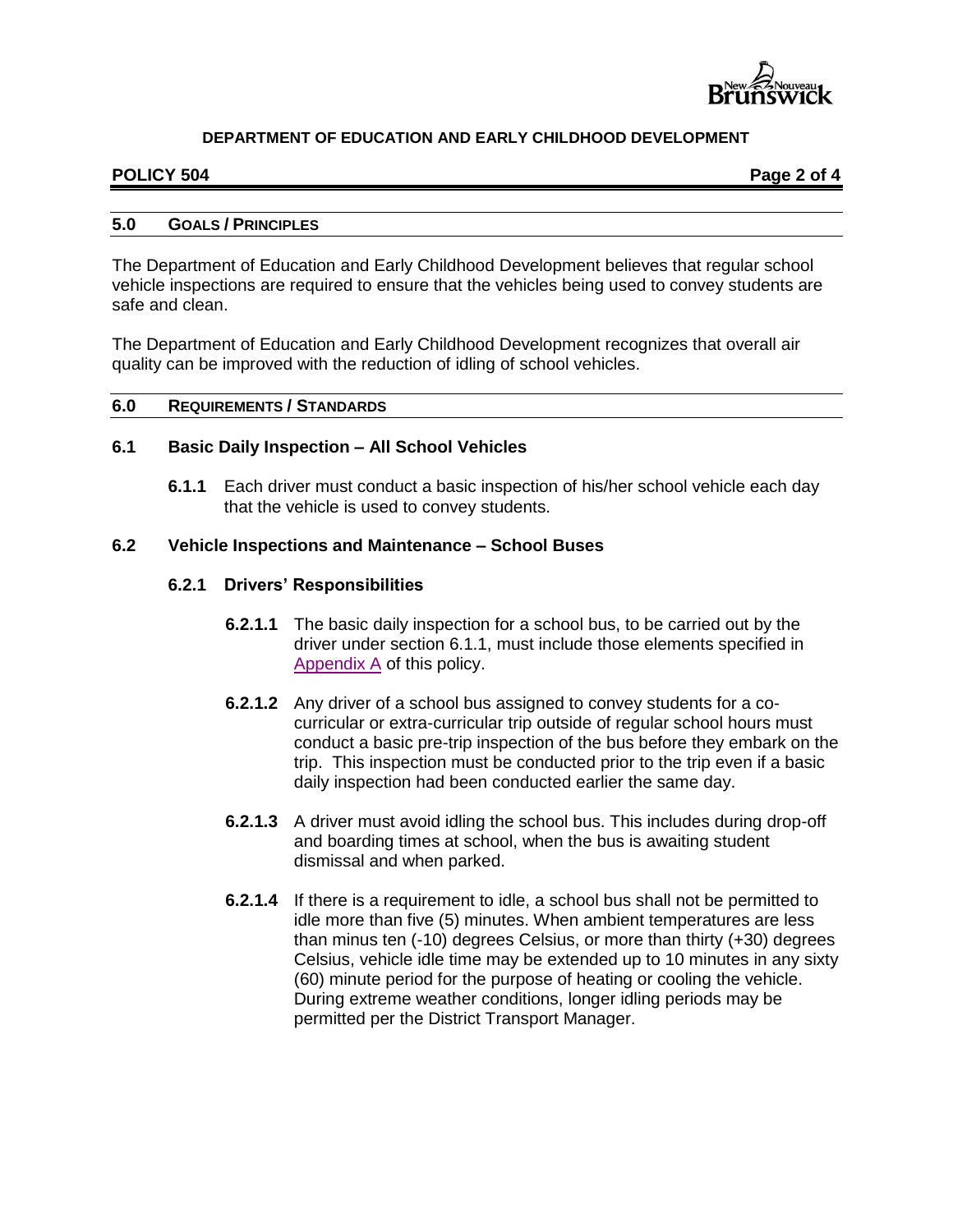

### **POLICY 504 POLICY 504**

## **6.2.2 Responsibilities of the Vehicle Management Agency**

- **6.2.2.1** The Vehicle Management Agency, in cooperation with the school districts, is responsible for ensuring that a provincial Motor Vehicle Inspection (MVI) is conducted every six (6) months on provincially owned and leased school buses.
- **6.2.2.2** Section 21 of the *[Pupil Transportation Regulation](http://laws.gnb.ca/en/ShowPdf/cr/2001-51.pdf)* states that superintendents are responsible for ensuring that school buses are properly maintained in accordance with the maintenance program prescribed by the Department of Transportation and Infrastructure.

The specific maintenance schedule for each school bus is established by Vehicle Management Agency of the Department of Transportation and Infrastructure. Each maintenance schedule is developed in accordance with the standards and requirements set out in the manufacturer's manual and the applicable laws and regulations pertaining to the type of vehicle.

**6.2.2.3** The Vehicle Management Agency, with the cooperation of the Department of Education and Early Childhood Development and the school districts, establishes administrative guidelines identifying which cleaning materials and supplies may be obtained by school bus drivers at Vehicle Management Agency repair facilities.

## **6.3 Vehicle Inspections and Maintenance – Other School Vehicles**

- **6.3.1** The basic daily inspection for school vehicles that are not school buses must include those elements specified in [Appendix B](http://www2.gnb.ca/content/dam/gnb/Departments/ed/pdf/K12/policies-politiques/e/504AB.pdf) of this policy.
- **6.3.2** In addition to the basic daily inspection, drivers of school vehicles that are not school buses are also required to carry out a more detailed inspection of their vehicles on a weekly basis. Those elements that must be inspected on a weekly basis are specified in [Appendix B.](http://www2.gnb.ca/content/dam/gnb/Departments/ed/pdf/K12/policies-politiques/e/504AB.pdf)
- **6.3.3** The owner of a school vehicle that is a bus is responsible for ensuring that a provincial Motor Vehicle Inspection (MVI) is conducted every six (6) months on each vehicle that is used to convey students (as per section 4, [Regulation 84-145](http://laws.gnb.ca/en/ShowPdf/cr/84-145.pdf) under the *[Motor Vehicle Act](http://laws.gnb.ca/en/ShowPdf/cs/M-17.pdf)*).
- **6.3.4** Section 21 of the *[Pupil Transportation Regulation](http://laws.gnb.ca/en/ShowPdf/cr/2001-51.pdf)* states that an owner of a school vehicle operating under a conveyance contract is responsible for ensuring that the vehicle are properly maintained.